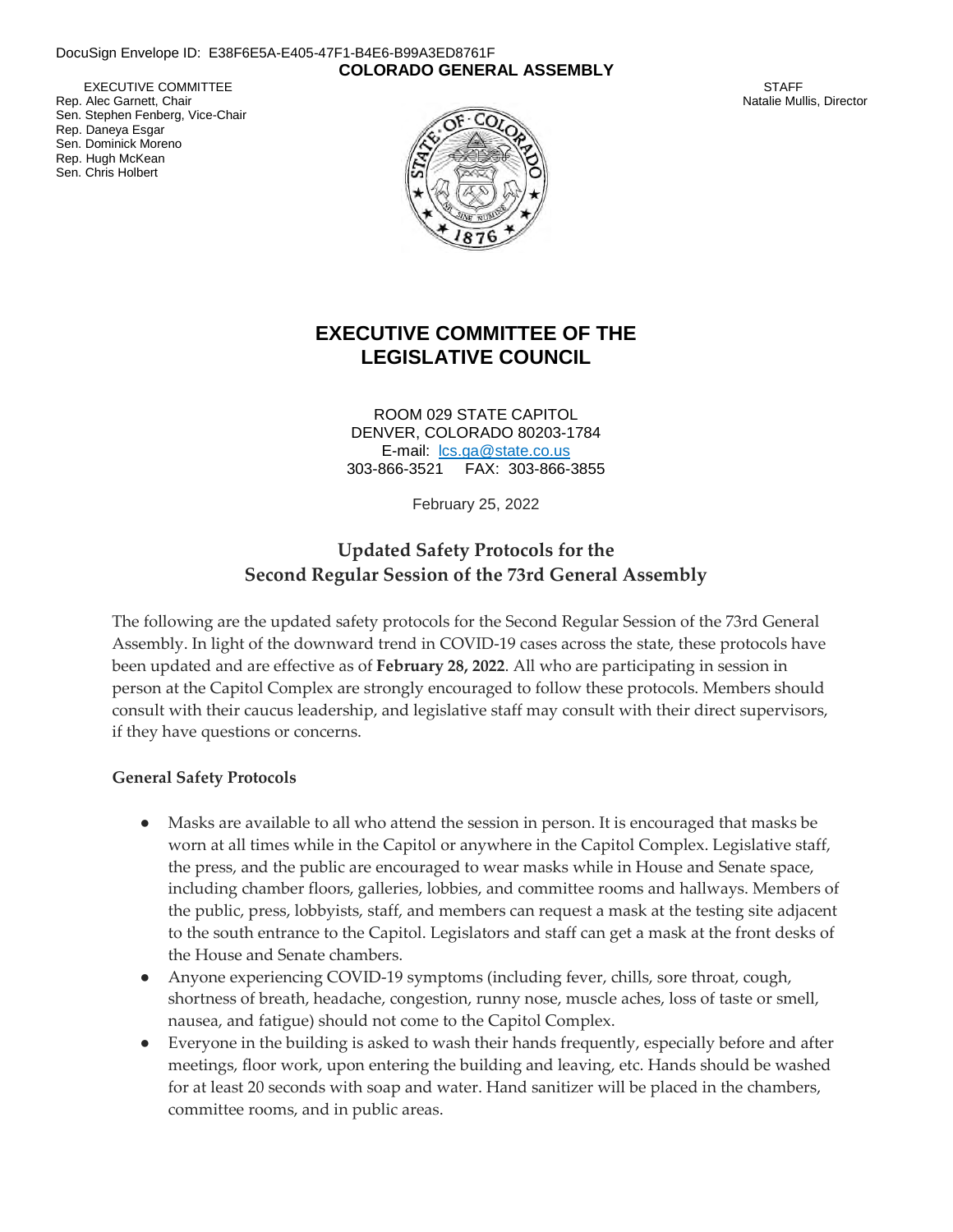- It is recommended that everyone practice social distancing while in the Capitol Complex, staying a minimum of 6 feet away from others when possible.
- While present in space controlled by the General Assembly pursuant to C.R.S. 2-2-321, members of the public are subject to all executive orders issued by Governor Polis and any public health orders issued by the Colorado Department of Public Health and Environment due to COVID-19.
- CDPHE recommends that anyone participating in the session in person turn on CO Exposure Notifications on their cell phone.<sup>1</sup>

#### **Remote Participation**

- Lobbyists and the public may enter the Capitol during the session. However, to the greatest extent possible, we encourage engagement during the session to occur remotely. Additional opportunities to participate in committee hearings remotely through submitting written testimony are available. The options for providing remote testimony during the entirety of the 2022 session will continue to be made available.
- Staff should consult with their supervisors to determine whether they are able to conduct their work remotely. Any staff who come into the building during the session, even briefly, should follow the testing regimen described below.
- Members are still authorized to allow their aides to work remotely.

### **Testing**

j

- Everyone who attends the session in person should participate in a serial testing regimen throughout the session. CDPHE recommends that even those who have been vaccinated or who have already had COVID-19 should still undergo regular testing.
- For those in the lobby, public, and press who choose to attend session in person, rapid COVID testing is strongly encouraged prior to entering the building. Testing will be offered daily in the parking lot adjacent to the South entrance of the Capitol. Members, legislative staff, and aides will have access to self-administered rapid antigen testing kits that will enable them to test for COVID-19 twice each week at regular intervals immediately prior to entering the Capitol Complex. Members, legislative staff, and aides are also welcome to utilize the testing station at the South entrance.
- Self-administered rapid antigen tests are available for pick-up to members, staff, and aides at the Capitol. Each test takes approximately 15 minutes.
- Individuals who receive a positive rapid antigen test result should immediately leave the Capitol, obtain a PCR test as soon as possible, and remain at home until the PCR test results are received.

<sup>1</sup> Per CDPHE, people can use the CO Exposure Notifications service to anonymously alert their close contacts, including people they do not know but with whom they were in close contact. If you have CO Exposure Notifications installed or enabled on your phone, you can upload your positive test directly using the self-report feature. To selfreport, users have the option within the Exposure Notifications service to request a verification code for their positive tests. Once a user's phone is validated, the state sends an SMS with a verification code to submit their positive case within Exposure Notifications. The user can tap the included link to alert others of a potential exposure. Only other people with CO Exposure Notifications installed on their phone can receive an exposure notification, so not all of your close contacts will be notified this way. When possible, alert your close contacts about their exposure as soon as you are able, so they know to quarantine and get tested. You can find more information here: https://www.addyourphone.com/